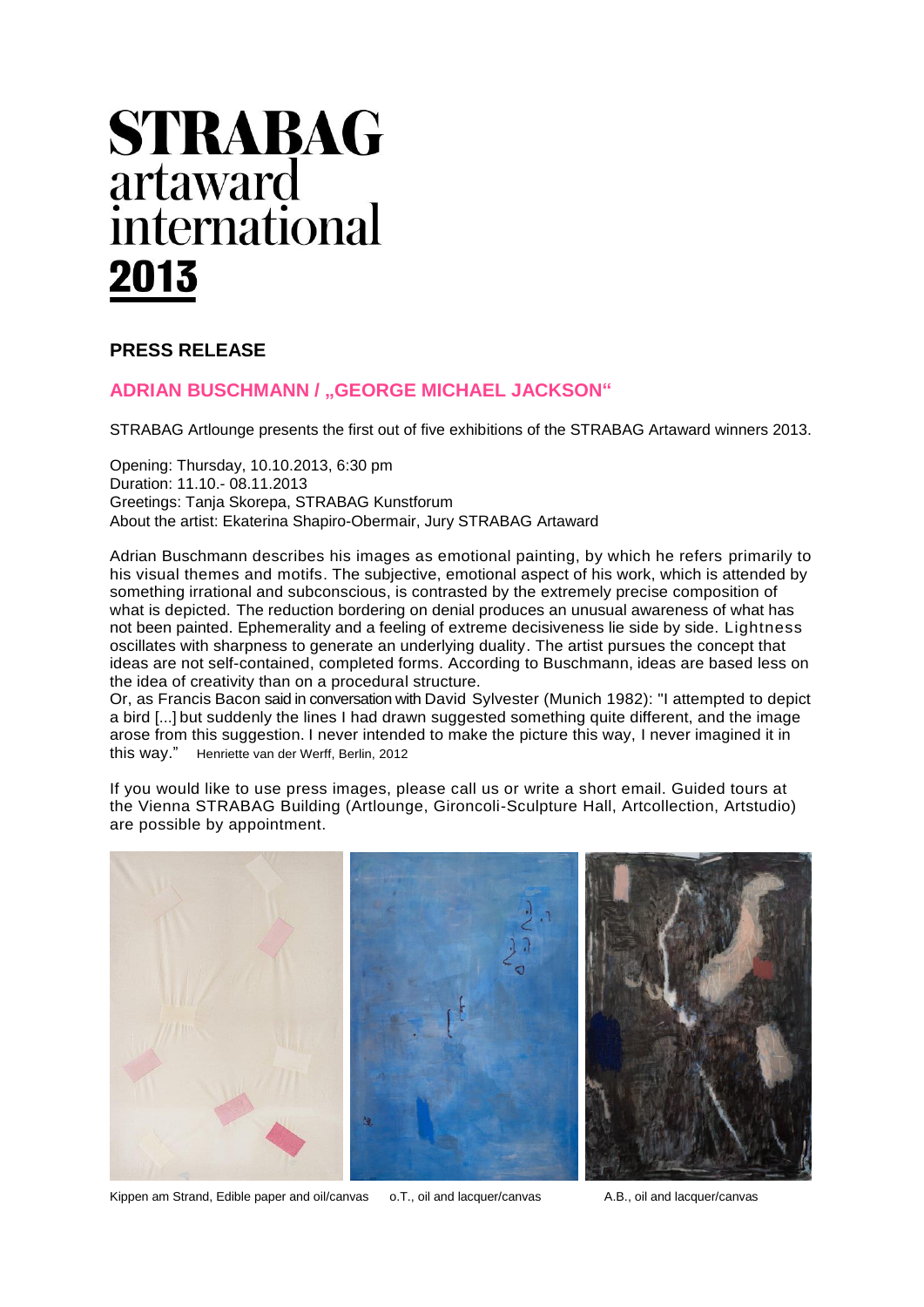The **STRABAG Artaward International** art subsidy prize of STRABAG SE for painting and drawing is one of the largest grants from an Austrian company for the visual arts. It is to be understood as a recognition for outstanding individual artistic performance and is intended for the younger generation of artists up to the age of forty who seek to bring their works closer to an audience from the worlds of art and economics. After the award ceremony and a group exhibition of the winning works, each of the five chosen artists will present their works in an individual exhibition at the Artlounge in the Vienna STRABAG Building. Acquisitions for the collection will be made and the award-winning artists are then invited to stay as artists-inresidence at the STRABAG Artstudio in the Vienna STRABAG building.

#### **Winner of the STRABAG Artaward 2013:**

Philip Patkowitsch (A)

#### **Awards of recognition went to:**

Dan Beudean (RO) Adrian Buschmann (PL) Christina Gabriela Chirulescu (RO) Irmina Staś (PL)

2013 marked the fifth year of the STRABAG Artaward International. After focusing on artists from Austria, Slovakia, Hungary and the Czech Republic for the first three years, arstists from Austria, Poland, Romania and Russia are encouraged to participate between 2012 and 2014. As the home country of STRABAG Austria remains a permanently participating country. The exciting glimpse into Europe's young art scene with highly diverse exhibitions of the new award winners will continue to enrich the STRABAG Art Forum program and open up whole new fields of art to visitors of the STRABAG Art Forum.

680 artists from the participating countries submitted their applications online. After a preselection process on the Internet that lasted several weeks and was presided over by the seven-member international jury of experts from the participating countries, 92 artists were invited to the final selection held in April 2013. Three original works by each artist were then collected at the STRABAG offices in Warszaw (Pruszkow), Bucharest and Moscow and transported to Vienna, where the main jury evaluated a total of 276 works.



*Award ceremony at the STRABAG Artlounge in June 2013 f.l t.r. C. G. Chirulescu, D. Beudean, T. Skorepa, P. Patkowitsch, H.P. Haselsteiner, A. Buschmann, I. Sta*ś*, W. Weiß, B. Baum*

#### **STRABAG Kunstforum**

A- 1220 Wien, Donau-City-Straße 9 Tel: +43 / (0)1 /22422 -1849 Email: kunstforum@strabag.com [www.strabag-kunstforum.at](http://www.strabag-kunstforum.at/) [www.strabag-artaward.at](http://www.strabag-artaward.at/)